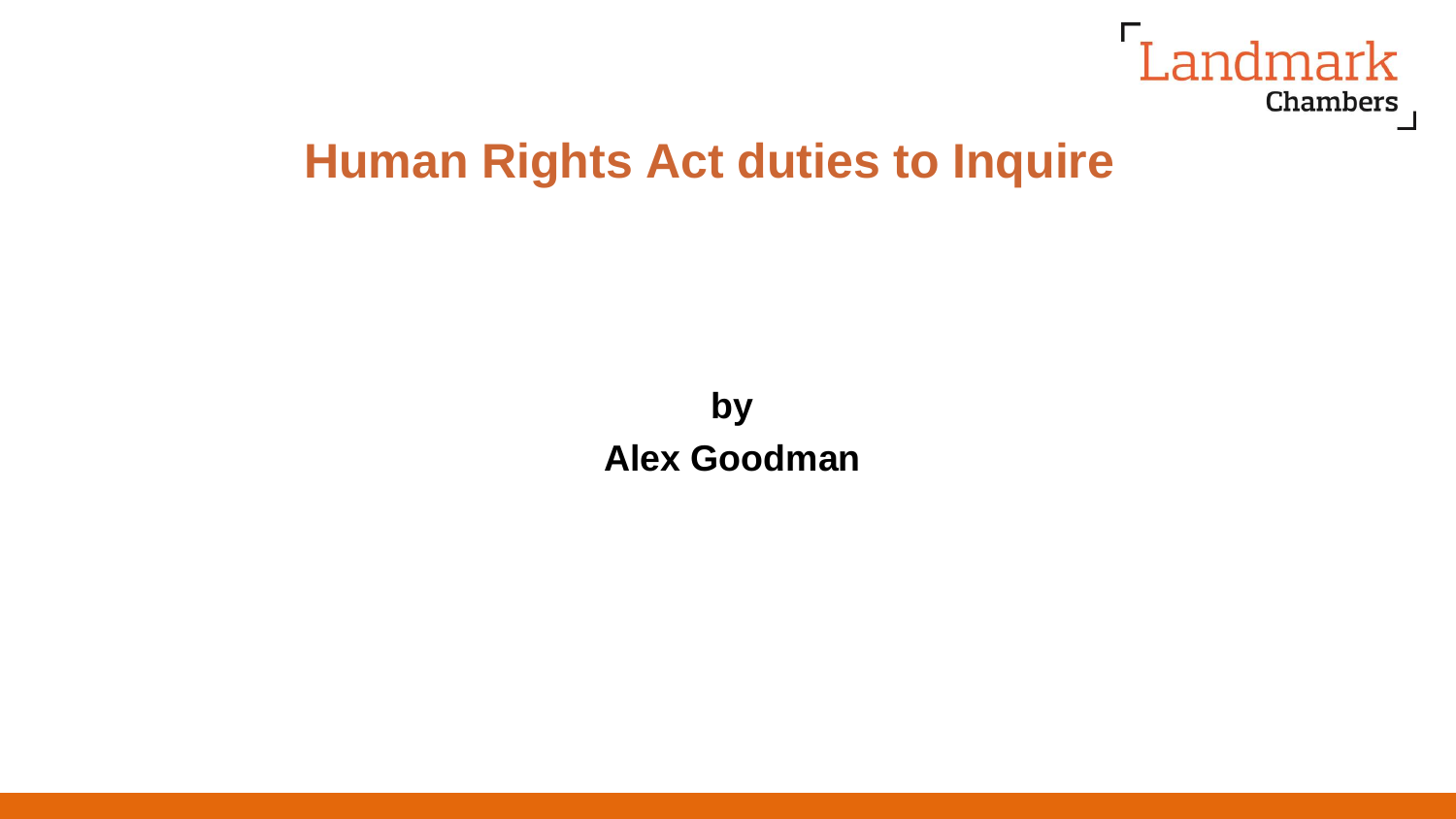

# **Human Rights Act duties to Inquire**

- The Inquiries Act Power to Hold a Public Inquiry
- Articles 2, 3, 4 ECHR
- Investigative duties arising under articles 2, 3, 4
- The function of those duties
- The purpose of the investigation/inquiry
- Whether a bespoke inquiry is required
- Respective Functions of State and Investigator
- The Brook House Inquiry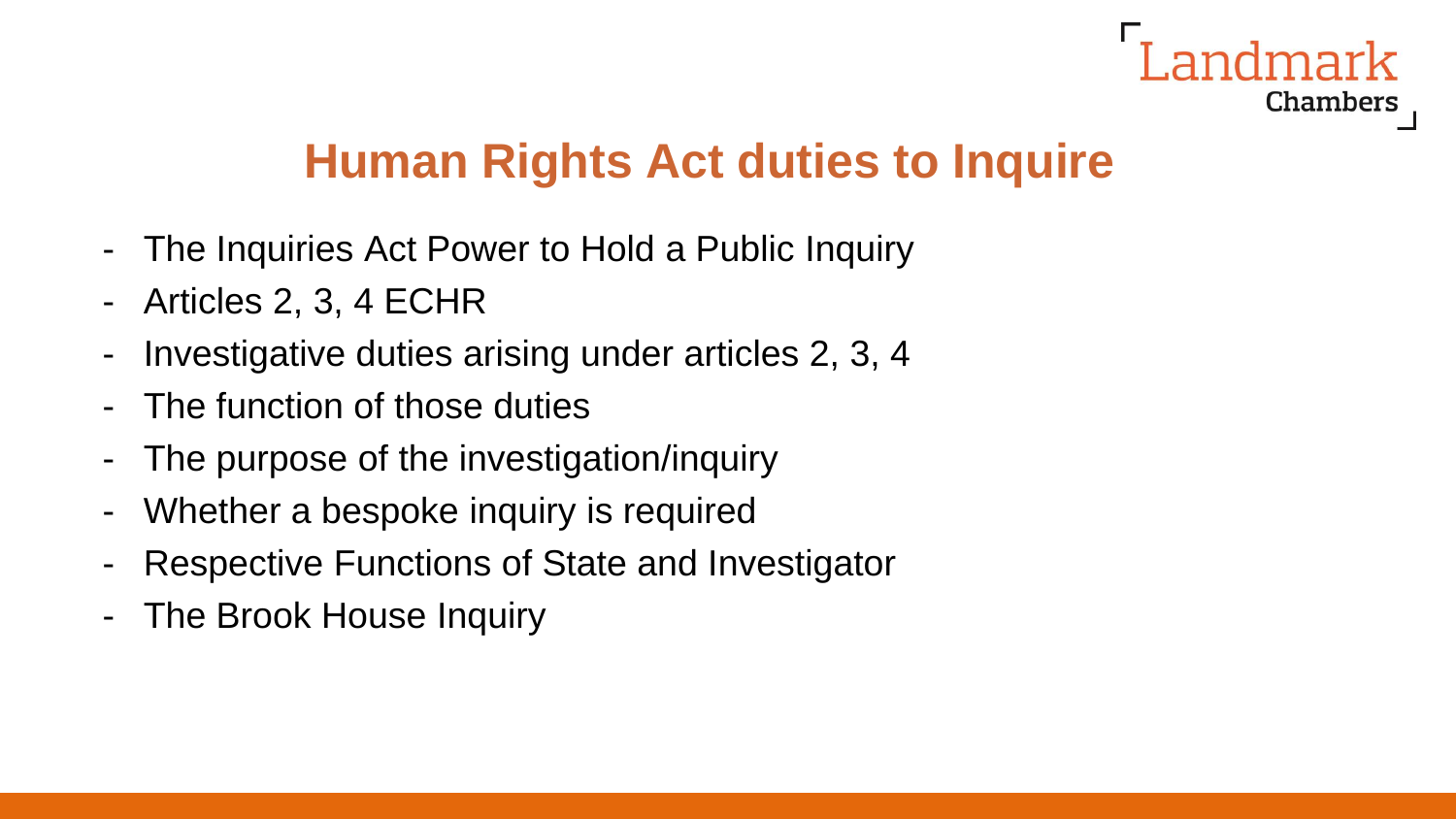# **Inquiries Act 2005**



(1) A Minister may cause an inquiry to be held under this Act in relation to a case where it appears to him that–

(a) particular events have caused, or are capable of causing, public concern, or

(b) there is public concern that particular events may have occurred.

#### *R (Keyu) v SSFCA [2016] AC 1355 (Supreme Court)*

*127 There is no more fundamental aspect of the rule of law than that of judicial review of executive decisions or actions. Where a member of the executive, such as the respondents in this case, is given a statutory discretion to take a particular course or action, such as ordering an inquiry under section 1 of the 2005 Act, the court has jurisdiction to overrule or quash the exercise of that discretion.*

Landmark

Chambers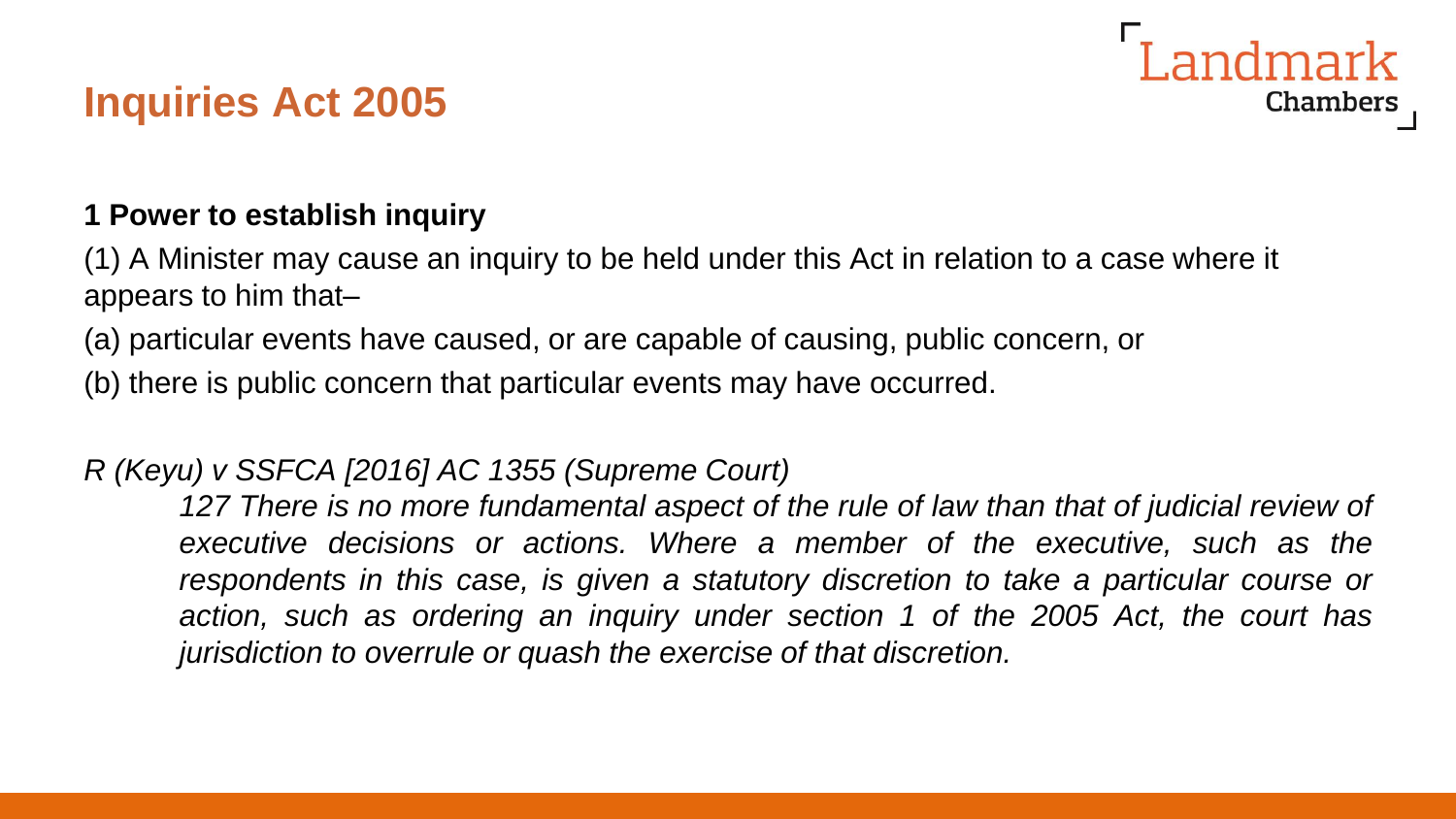# Landmark **Article 2 (HRA 1998, Schedule 1, part 1: The Convention)**

#### **Article 2**

1. Everyone's right to life shall be protected by law. No one shall be deprived of his life intentionally save in the execution of a sentence of a court following his conviction of a crime for which this penalty is provided by law.

2. Deprivation of life shall not be regarded as inflicted in contravention of this Article when it results from the use of force which is no more than absolutely necessary:

(a) in defence of any person from unlawful violence;

(b) in order to effect a lawful arrest or to prevent the escape of a person lawfully detained;

(c) in action lawfully taken for the purpose of quelling a riot or insurrection.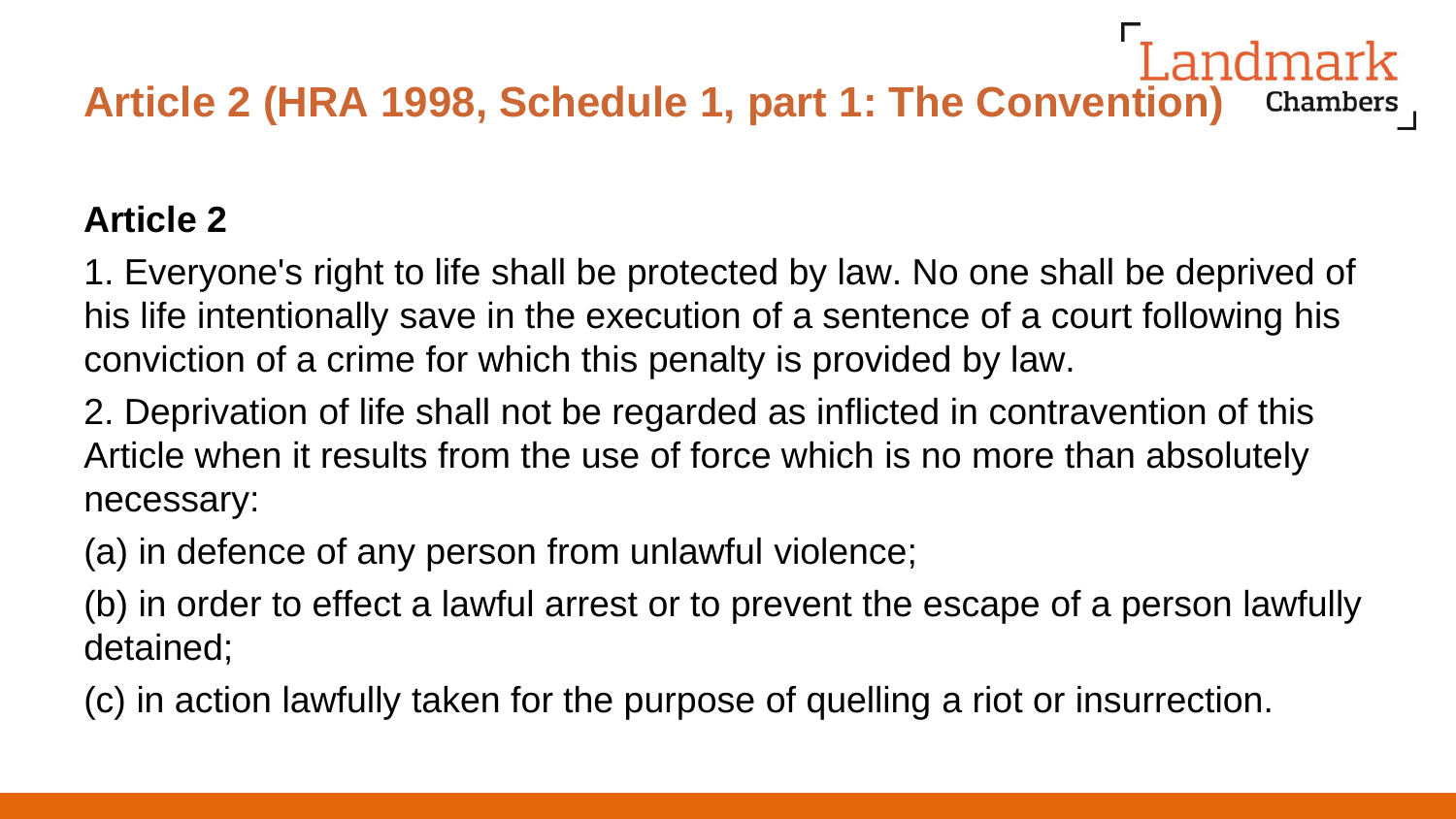

### **Articles 3 and 4**

### **Prohibition of torture**

#### **Article 3**

No one shall be subjected to torture or to inhuman or degrading treatment or punishment.

# **Prohibition of slavery and forced labour**

#### **Article 4**

- 1. No one shall be held in slavery or servitude.
- 2. No one shall be required to perform forced or compulsory labour.
- 3. For the purpose of this Article the term *"forced or compulsory labour"* shall not include [exceptions then set out].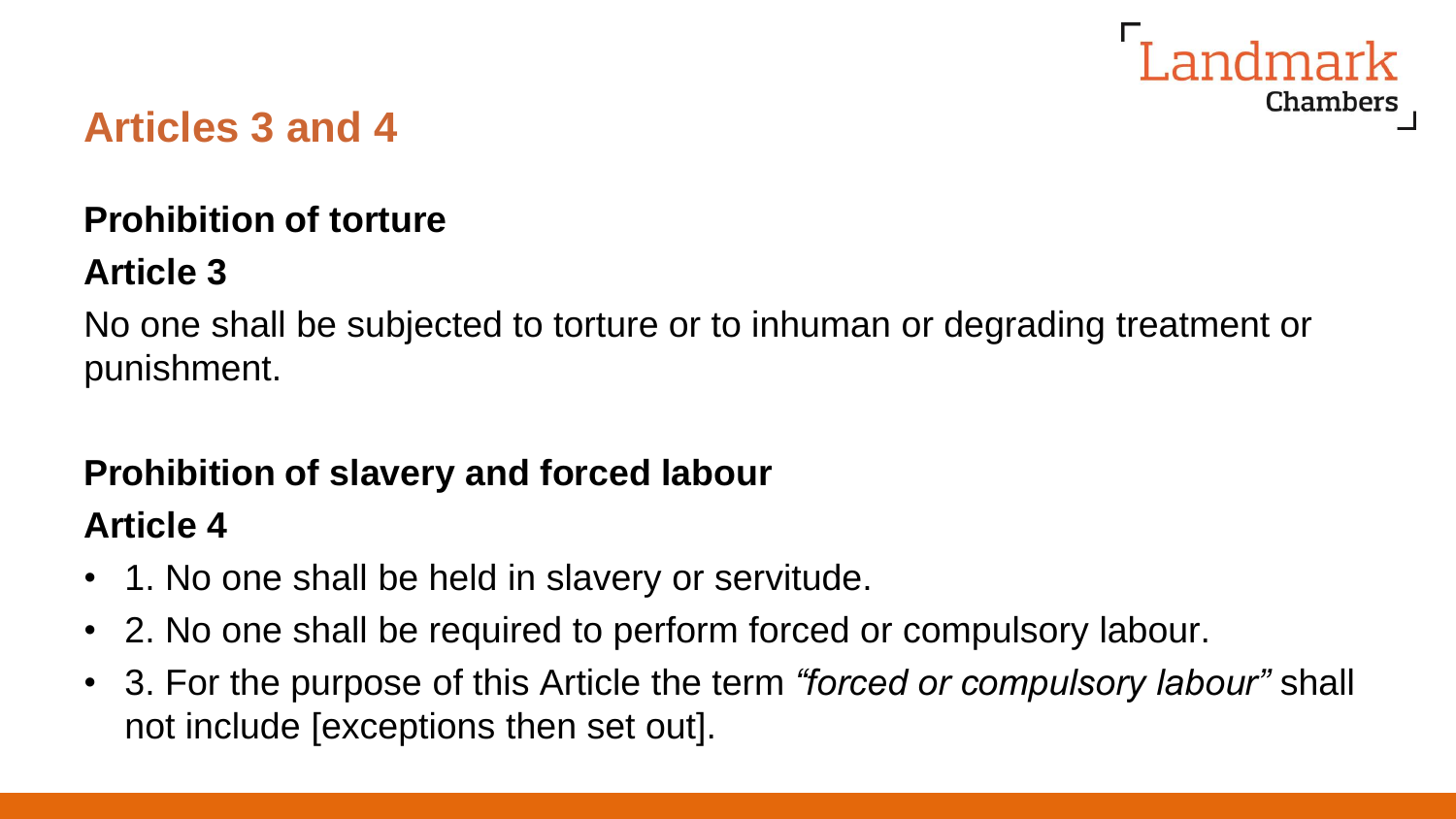

### **ECHR Investigative Duties**

- The primary duty upon the state is not to breach the rights guaranteed by these articles
- The investigative duties are parasitic upon that primary duty and in order to arise there must be an arguable breach of the substantive duty

*[R \(Gentle\) v Prime Minister \[2008\] UKHL](https://login.westlaw.co.uk/maf/wluk/app/document?src=doc&linktype=ref&context=61&crumb-action=replace&docguid=IF72FD12006BB11DD9648D6D9C2D79D32) 20; [2008] 1 AC 1356* at [6]

• The nature and scope of the obligation is dependent on the nature of the alleged breaches (*R (AM) v SSHD* [2009] EWCA Civ 219 at [91]).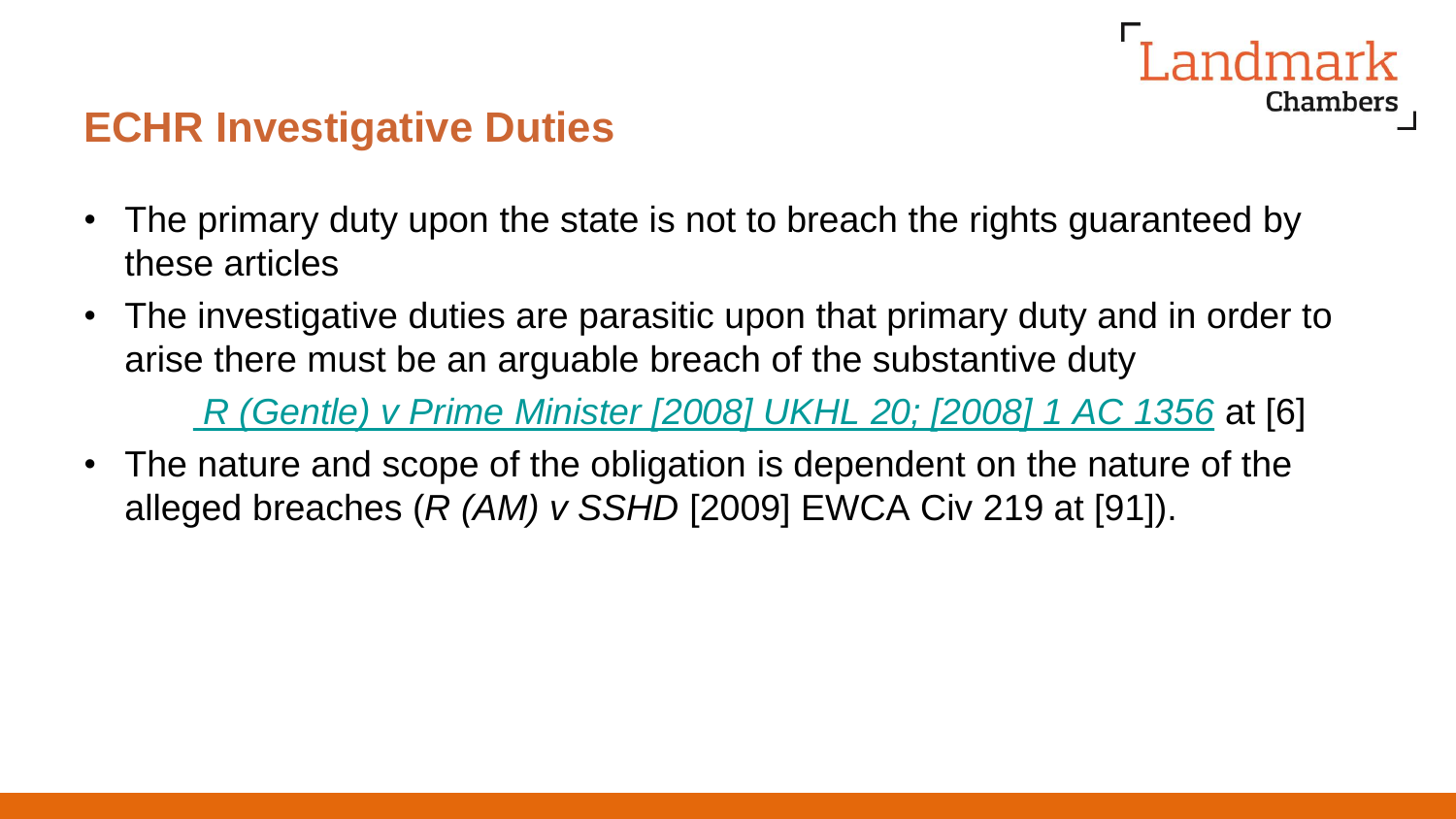# **Function of Investigative Duty**



• "Its purpose is to inform the public and the government about what may have gone wrong in relation to an important civic and international obligation and about what can be done to stop it happening again"

*R (AM) v SSHD* [2009] EWCA Civ 219 at [57] per Sedley LJ.

- The duty includes ensuring as far as possible that:
	- the full facts are brought to light; and that
	- lessons will be learned.

*R (Amin) v Home Secretary* [2004] 1 AC 653, 668.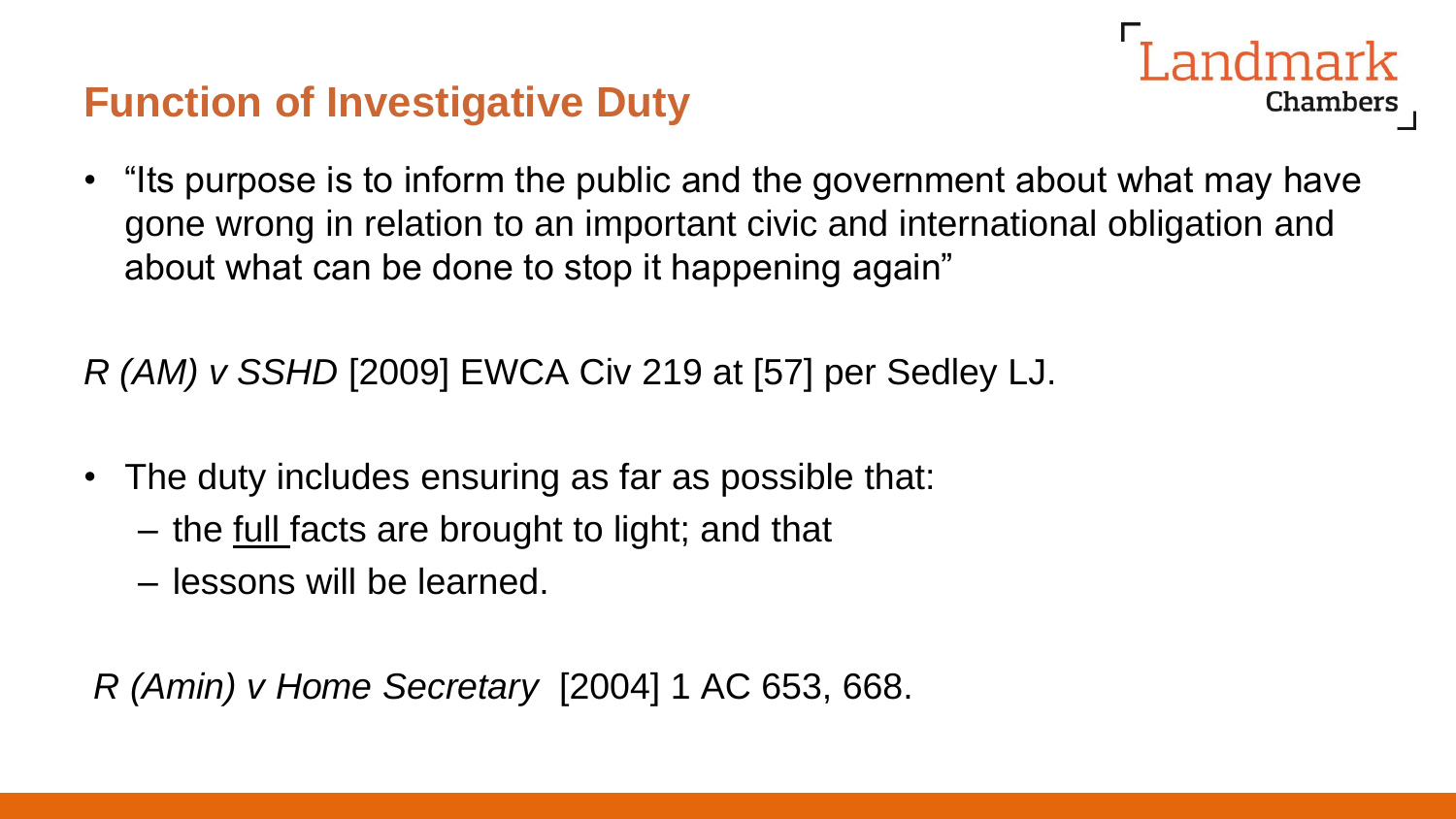### **Article 2 and 3 Investigative Duty**

Chambers

In R (Margaret Wright) v SSHD [2001] EWHC Admin 520 Jackson J set out the state's obligation in the following terms (para. 43)

*"1. Articles 2 and 3 enshrine fundamental human rights. When it is arguable that there has been a breach of either article, the state has an obligation to procure an effective official investigation.*

*2. The obligation to procure an effective official investigation arises by necessary implication in articles 2 and 3. Such investigation is required, in order to maximise future compliance with those articles.*

*3. There is no universal set of rules for the form which an effective official investigation must take. The form which the investigation takes will depend on the facts of the case and the procedures available in the particular state."*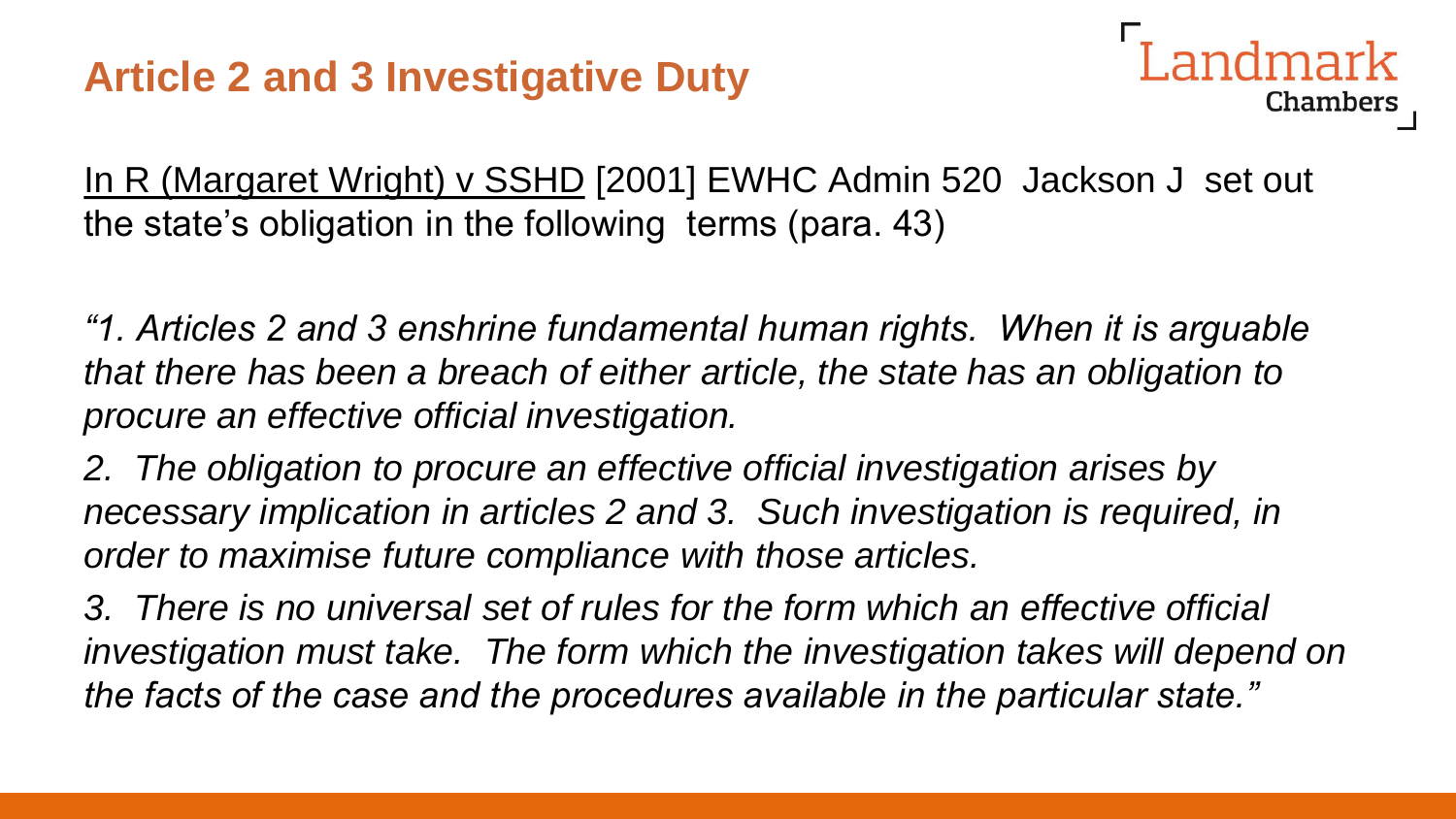# Landmark **Chambers**

# **Purpose of the Investigation**

### R (Amin) v Home Secretary [2004] 1 AC 653, 668

Lord Bingham of Cornhill approved Jackson J's judgment as a succinct and accurate description of the features which an investigation had to have "to satisfy Article 2"

Held at [31] to be effective an inquiry must fulfil the following purposes:

- To ensure the full facts are brought to light;
- To ensure that culpable and discreditable conduct is exposed and brought to light;
- That suspicion of deliberate wrongdoing if unjustified is allayed;
- That dangerous practices and procedures are rectified. In *R(Wright) v Home Secretary* [2001] UKHRR 1399 (endorsed in *Amin*) Jackson J said that the purpose of an article 3 inquiry is to "maximise future compliance with those articles"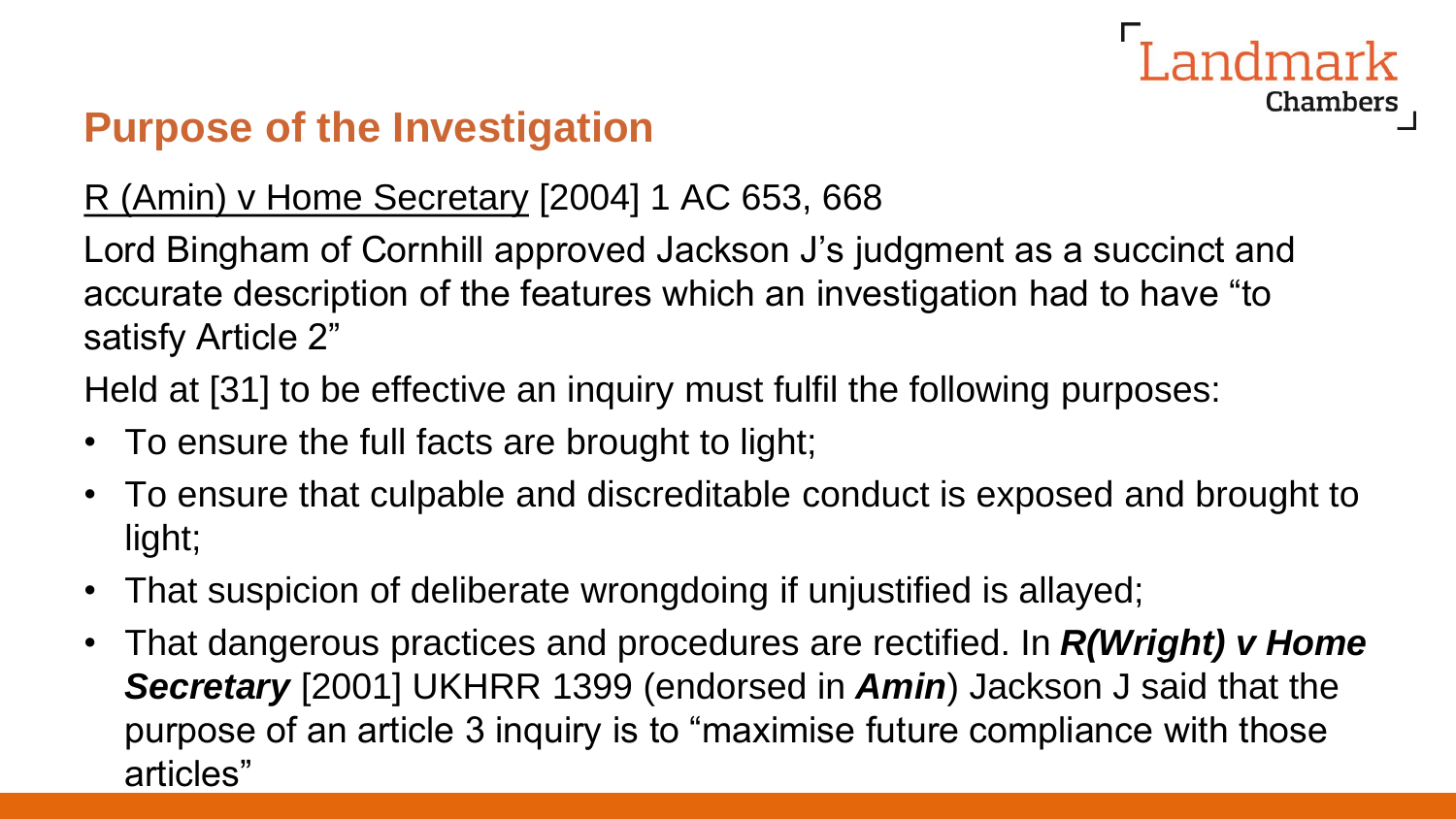



Further, to be effective, as set out in *Vasilyev v Russia* [2009] ECHR 2078 at [100] the investigation:

- Must be initiated by the state promptly and with expedition (see also *R (AM) v SSHD* [2009] EWCA Civ 219 and *Jordan v UK* [2001] 37 EHRR 2 at [105].
- be capable of leading to the establishment of the facts of the case;
- the authorities must have taken reasonable steps available to them to secure the evidence concerning the incident including eyewitness testimony, forensic evidence and so on.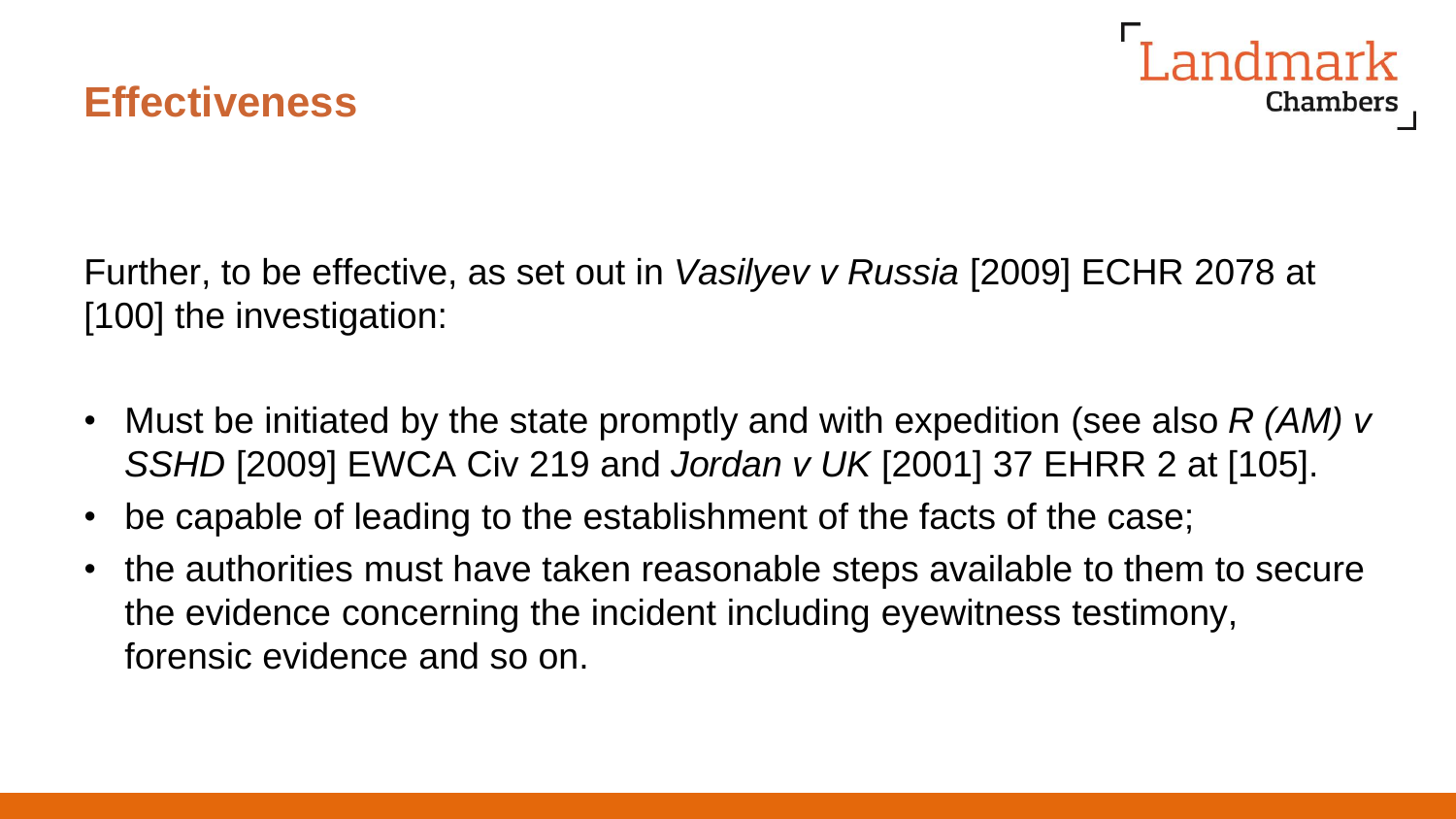

Chambers

#### *R (MM and AO) v SSHD* [2012] EWCA Civ 668 at [57]

Yarl's Wood Protests: one child claimant was separated from his family for nine days and alleged he was bruised when officers sought to disperse a protest in a detention centre. The patchwork of investigations undertaken was on the facts sufficient. Wider issues as to detention of children were matters for public and political debate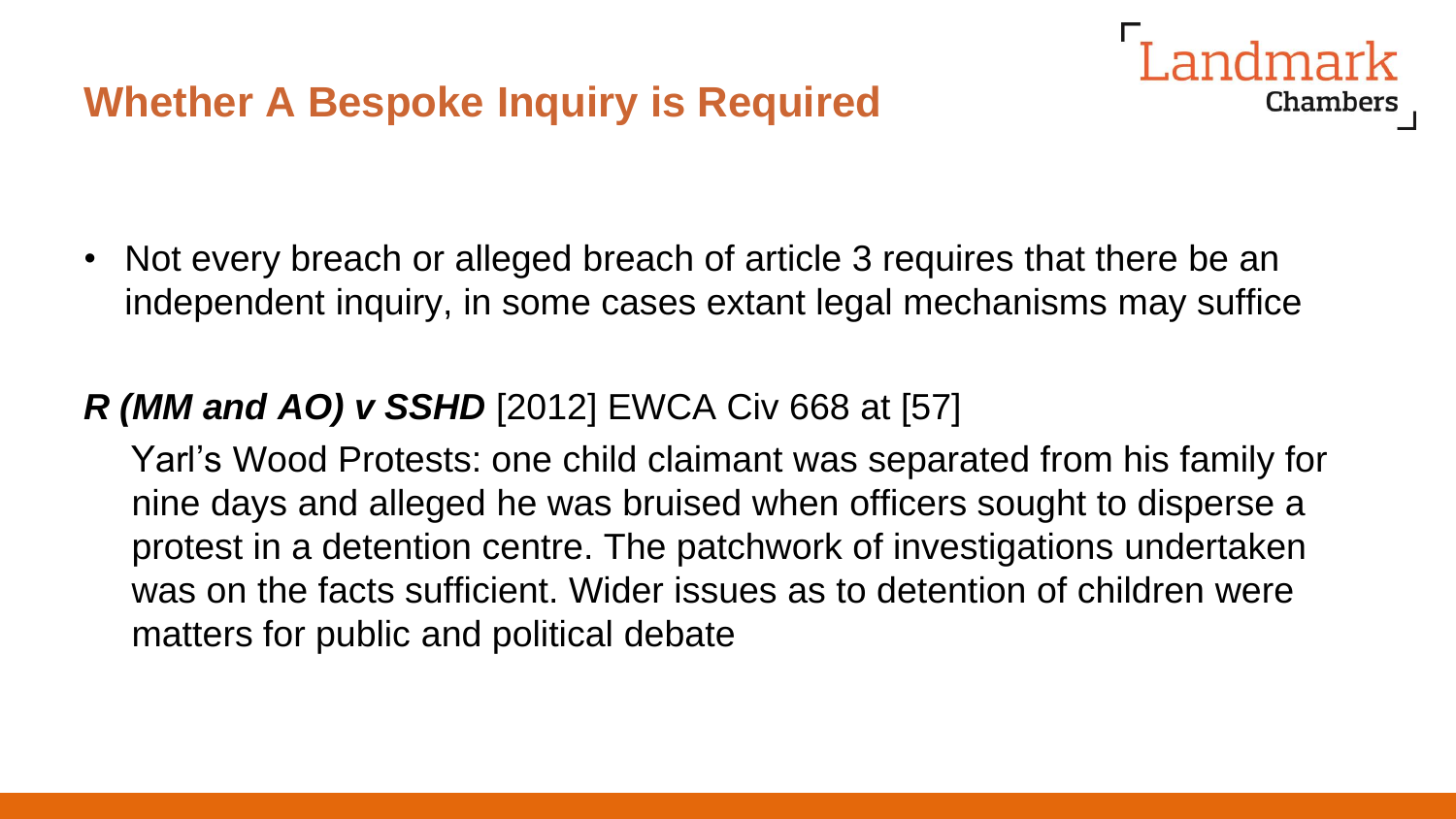# **Whether A Bespoke Inquiry is Required (2)**

*R (AM) v SSHD* [2009] EWCA Civ 219 Involved a fire being started in a detention centre such that detainees were left in some cases soaking wet and without food and water for up to 12 hours (see paragraph [7])

ndmark

Chambers

Per Elias LJ at [112]

- in many cases a combination of civil and criminal proceedings will discharge the duty.

- Held Article 3 duty did, on facts, require a distinct investigation because of the detention context; the allegations of systemic ill-treatment; and the need to identify who was responsible for what actions [116]-[118]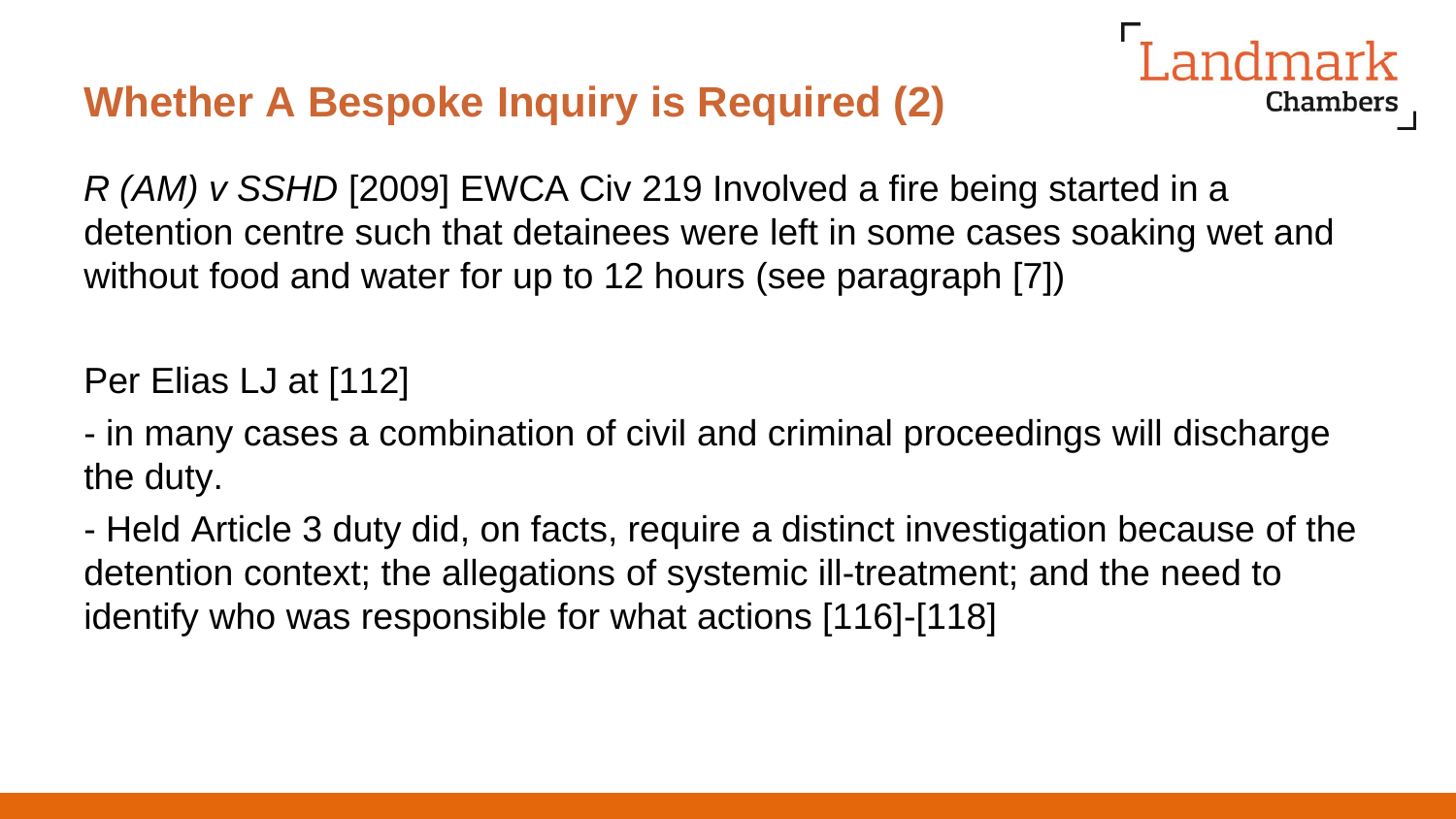# *R (AM) v SSHD* [2009] EWCA Civ 219 [59]-[60]:

Sedley LJ: the scope of this investigative duty goes "markedly beyond the identification and punishment of those responsible" and may "reach questions of system management and institutional culture" (a comment with which Longmore LJ agreed at [82], though Longmore LJ dissented on the facts).

**Chambers** 

Sedley LJ found at [67] that in the circumstances of that case the combination of civil litigation, criminal prosecution and a Home Office inquiry were not adequate to discharge the investigative duty.

Longmore LJ considered that the facts in that case did not meet the threshold so as to require an inquiry beyond extant mechanisms [79] but held at [76] that "It is not difficult to imagine cases of alleged Article 3 mistreatment (such as torture or the infliction of serious harm) which would merit a full independent inquiry".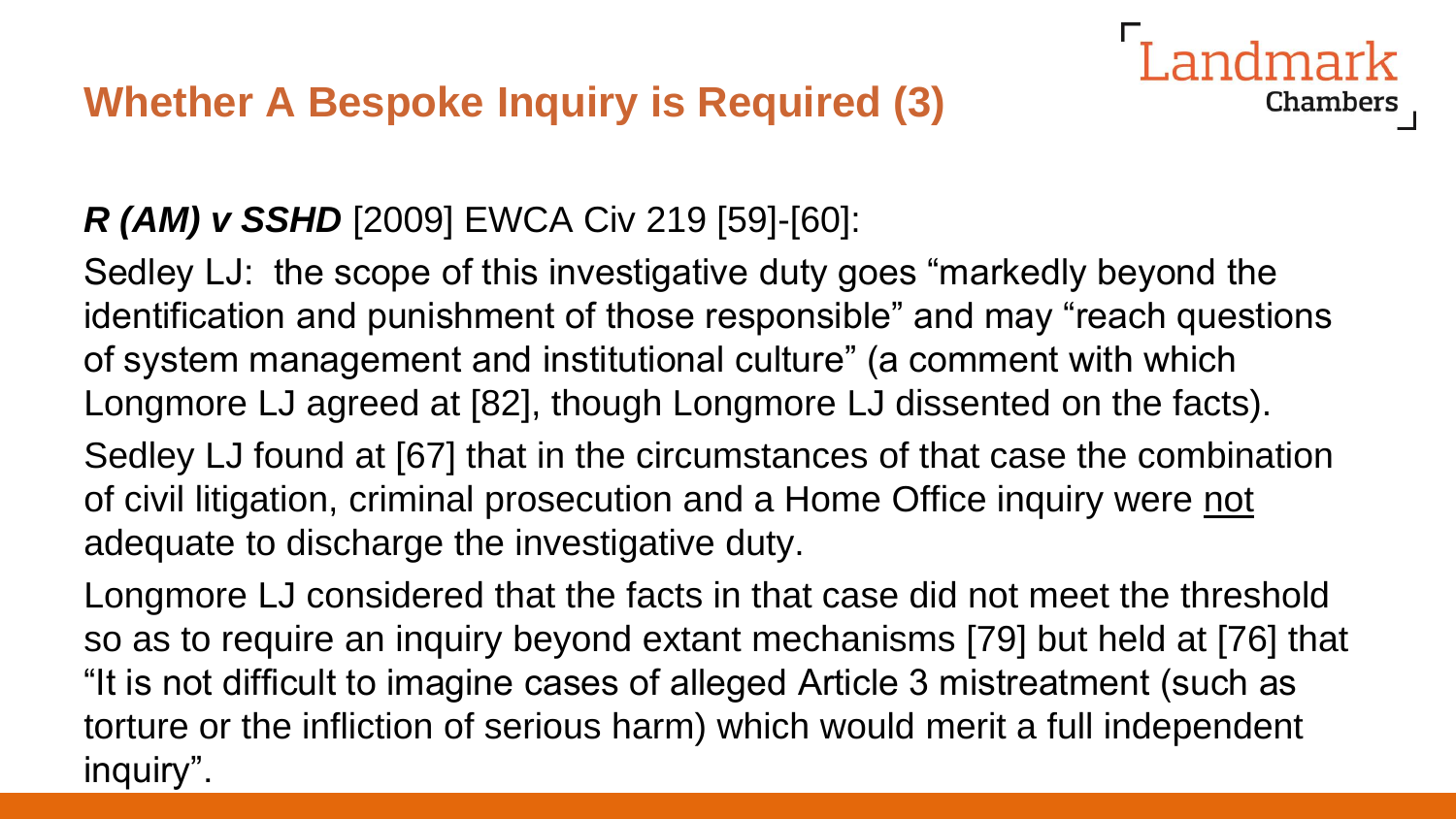**Whether A Bespoke Inquiry is Required (4)**



Claim that there ought to be an art 2/3 inquiry into repeated self harm by teenager held at a young offender institution.

- Whether the Secretary of State is bound to conduct an inquiry depends on the circumstances of the case, including the availability of other means of eliciting the relevant facts, such as civil proceedings and investigation by the Prisons and Probation Service Ombudsman.

Chambers

- On the facts there had been no real and immediate risk to life, so article 2 not engaged and the relevant facts were all known, so no art 3 obligation arose.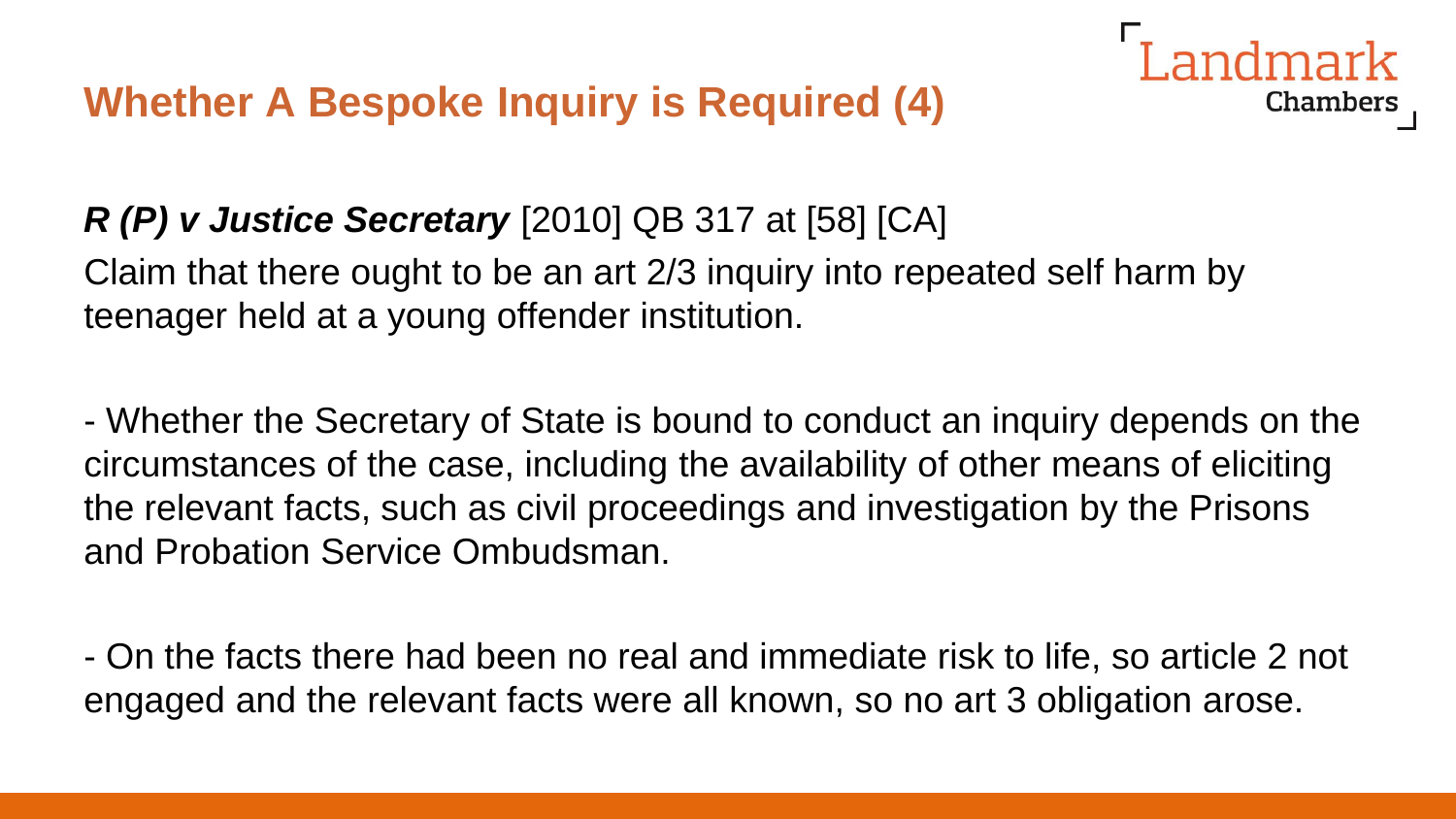# *R (D) v SSHD* **[2006] H.R.L.R. 24**

- **Chambers**
- Held that near-death by suicide in custody engaged art. 2 investigative duty.
- IA 2005 processes can discharge the art 2 duty.
- Investigation of attempted suicide should be in public (oral evidence in public and written submissions and evidence made public).
- A matter for the chairman whether a party would be entitled to ask questions.
- Subsequent inquiry held by Stephen Shaw the PPO who said in his report: "Indeed, a case could be made for saying that to meet the Article 2 criterion of 'effectiveness', the Inquiries Act should routinely be invoked. And, if this is the case, it is surely much better that it should be invoked at the outset rather than half-way through the investigation. My final recommendation reflects the importance I attach to this matter."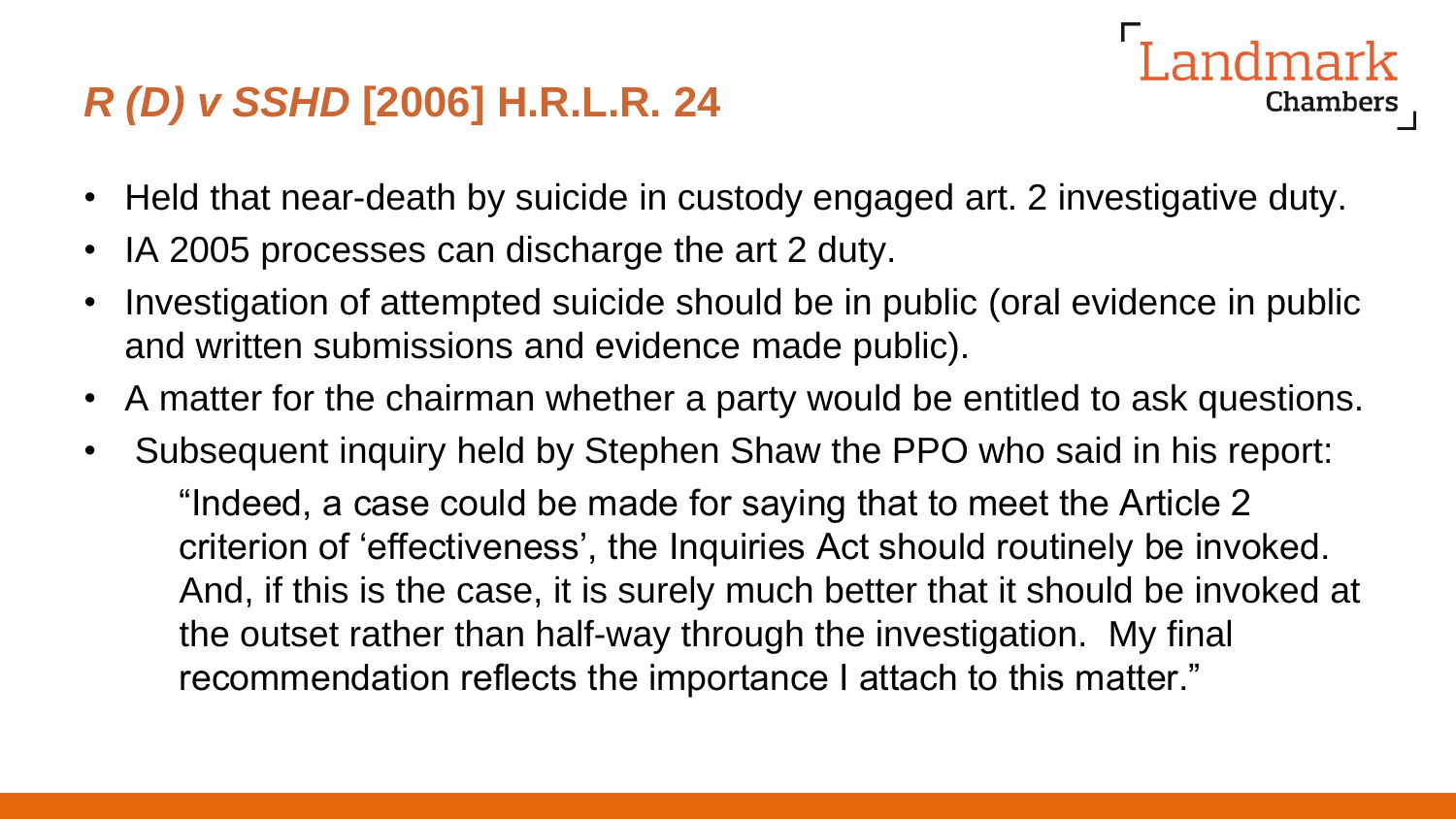### **Functions of State/Investigator**



• State's role is to set up the inquiry with the powers and resources it needs; it is then up to the investigatory to decide how the inquiry should proceed to achieve the objectives.

*R(L) v Secretary of State for Justice* [2009] 1 AC 588 at [76] (HL)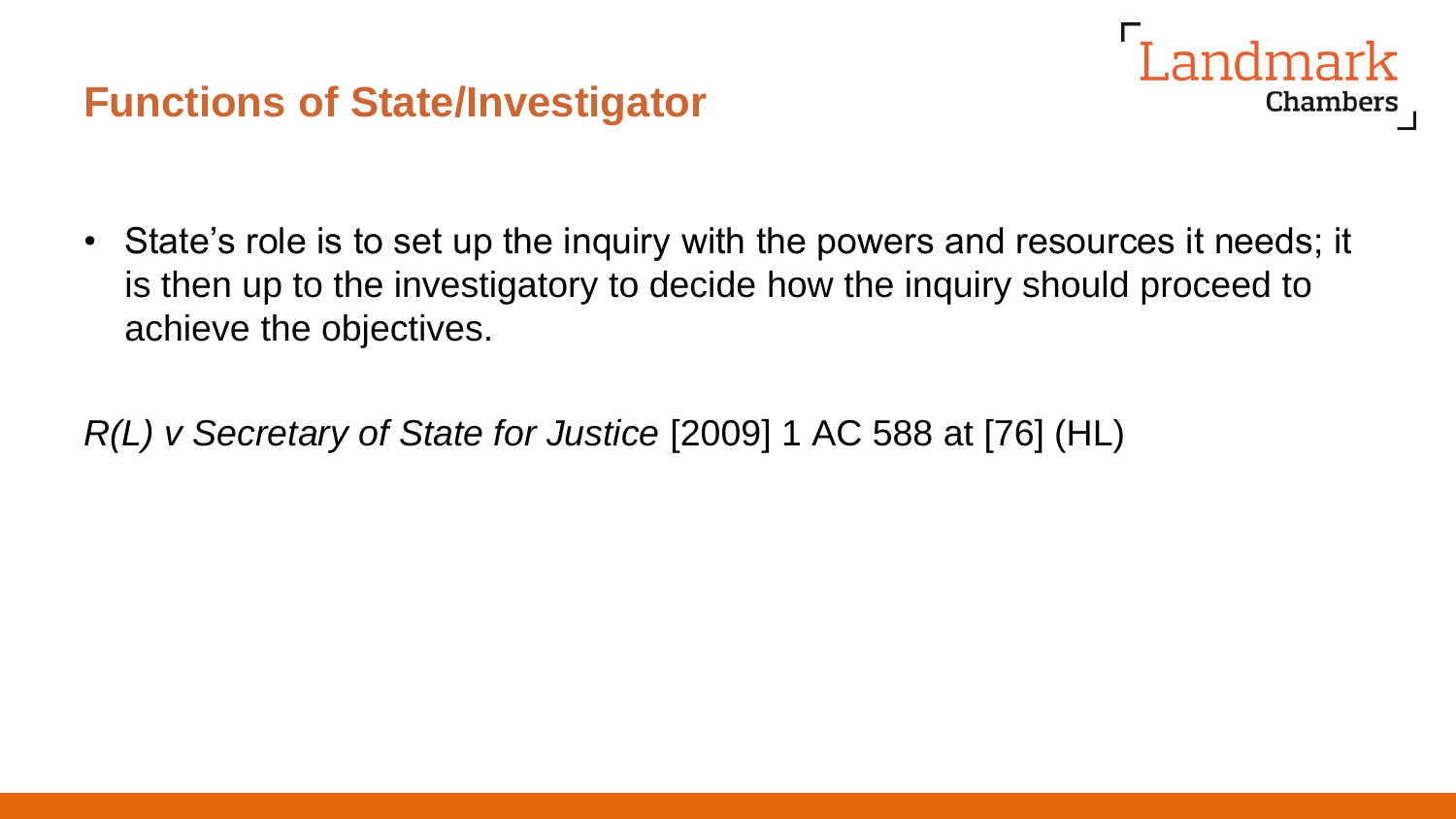# Landmark Chambers

# **Brook House Inquiry**

- Common Ground there are credible allegations that the Claimant was, during a three-month period of immigration detention (March-June 2017) subjected to breaches of his rights not to be subjected to inhuman or degrading treatment or tortured
- Claimant released from detention in June 2017 by order of Cranston J. Had alleged article 3 mistreatment in his claim form.
- September 2017 Panorama documentary shows claimant being abused by guards on more than one occasion, including an assault in which he is held to the ground while gasping as he strangled by one guard who threatens to put him to sleep.
- Claimant amended claim to seek an order requiring investigation of the article 3 breaches.
- Claim was due to be heard October 2018, but shortly before Defendant conceded it would hold an inquiry to be overseen by the Prison and Probation Ombudsman
- Claim now listed in May concerning principally powers of inquiry to compel evidence and witnesses; funding for victim participation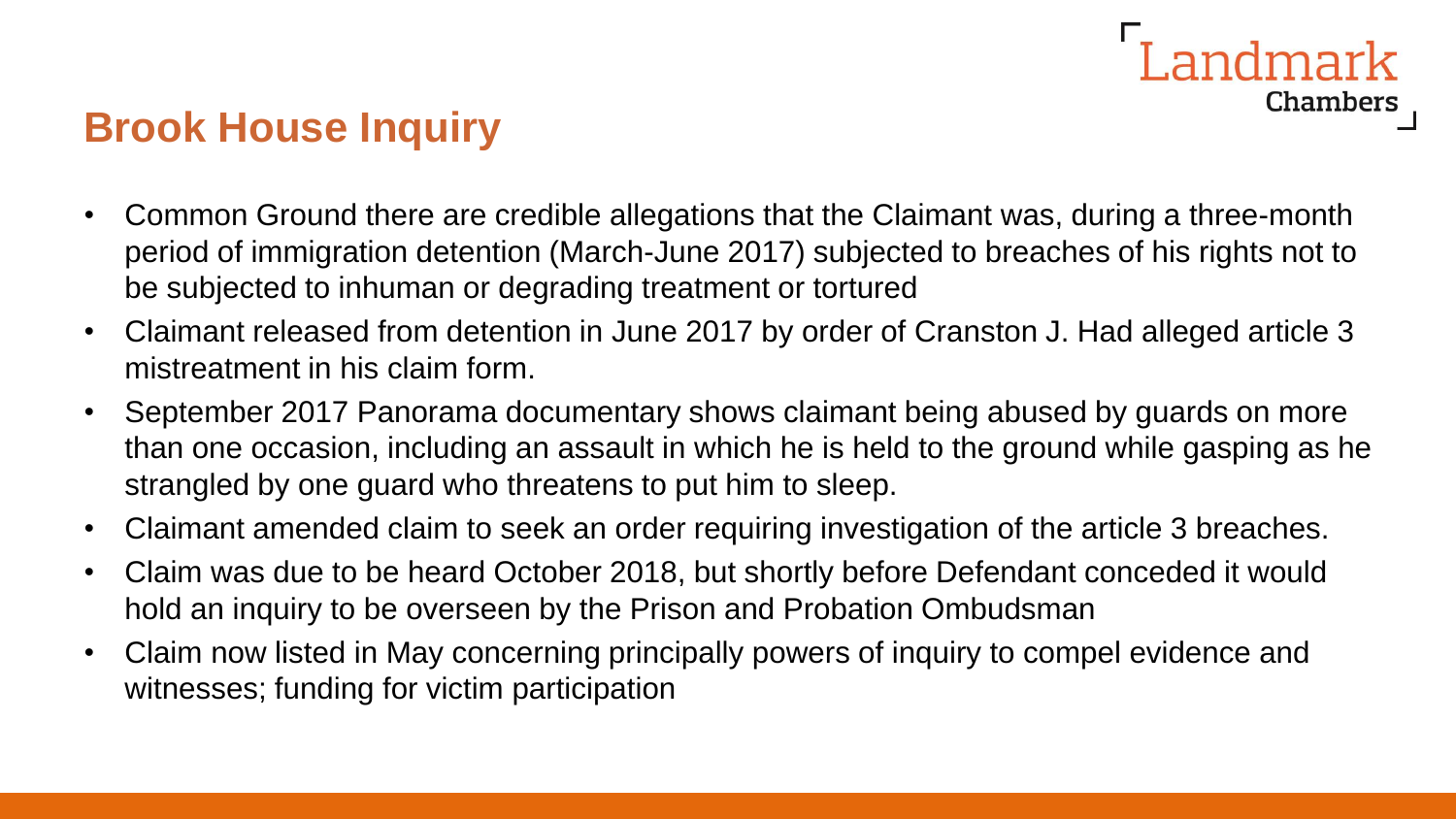## **Brook House:** *R (MA and BB) v SSHD*

- Defendant argues that the patchwork of available investigations means that only a narrow inquiry with limited powers is required.
- Claimant argues patchwork is insufficient and power to compel witnesses and funding of victim participation is required at the outset of the inquiry:
	- Otherwise there will probably not be questioning of wrongdoers and witnesses so as to ascertain the full facts. Compromises independence of the inquiry if the chairman has to apply to the Minister for wider powers.

**Landmark** 

Chambers

- No criminal prosecution is being brought
- Civil claim may settle and not focused on issues of institutional culture, management, policy
- Home Office's PSU investigation had no powers to compel witnesses
- G4S investigation similarly failed to question wrongdoers
- HMIP; Stephen Shaw; IMB have all done reports, none of which identified what Panorama uncovered, none of which are fact-finding.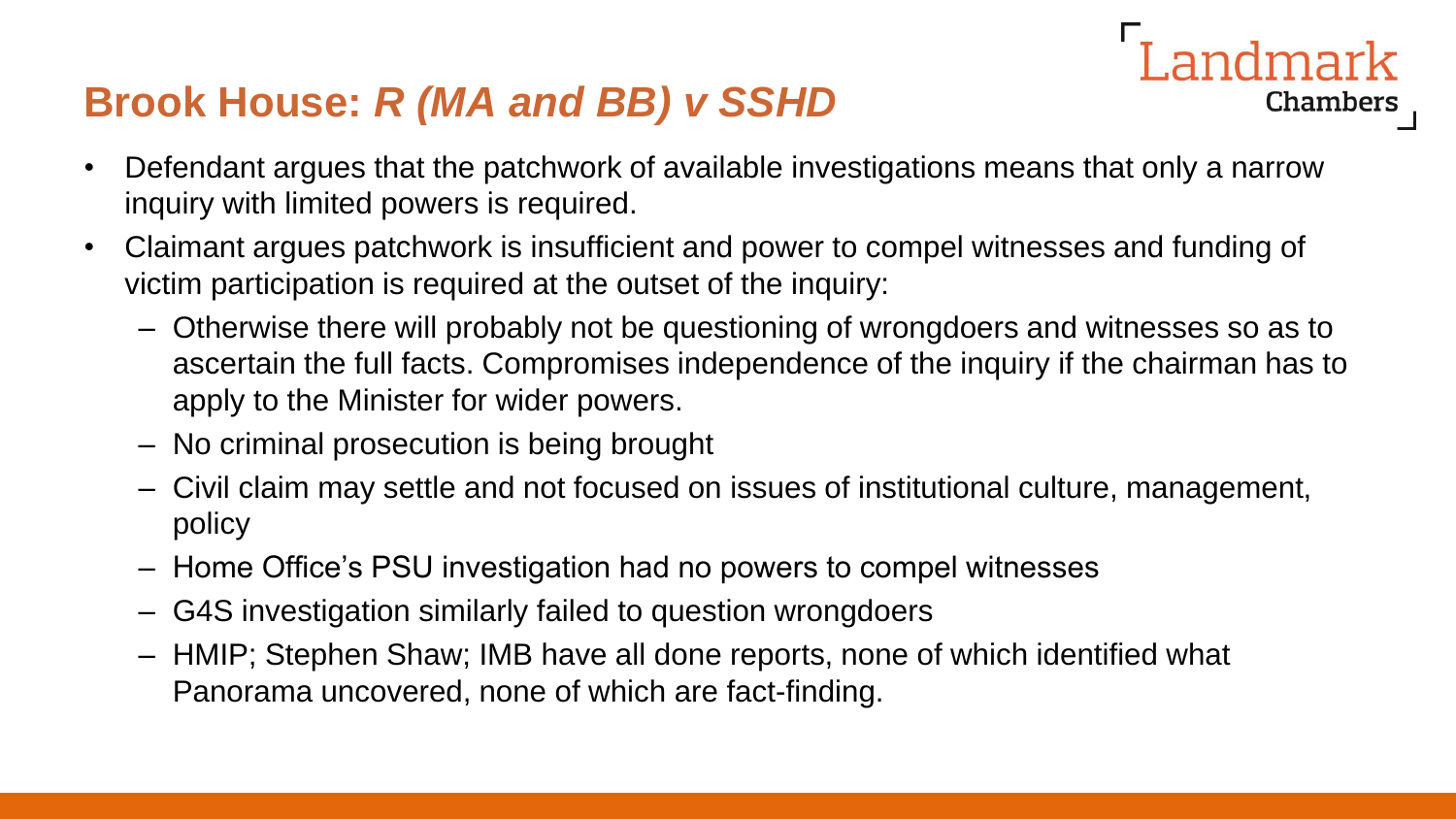



• In *Rantsev [v Cyprus and Russia \(2010\) 51 EHRR](https://login.westlaw.co.uk/maf/wluk/app/document?src=doc&linktype=ref&context=17&crumb-action=replace&docguid=IBEE2EB40780B11DF9106805181B10726) 1 the ECtHR* found that:

*[288] 'Like Articles 2 and 3, Article 4 also entails a procedural obligation to investigate situations of potential trafficking.*

*Siliadin v France (Application no. 73316/01)* ECtHR held

*[89] '"States have positive obligations, in the same way as under Article 3 for example, to adopt criminal-law provisions which penalise the practices referred to in Article 4 and to apply them in practice."*